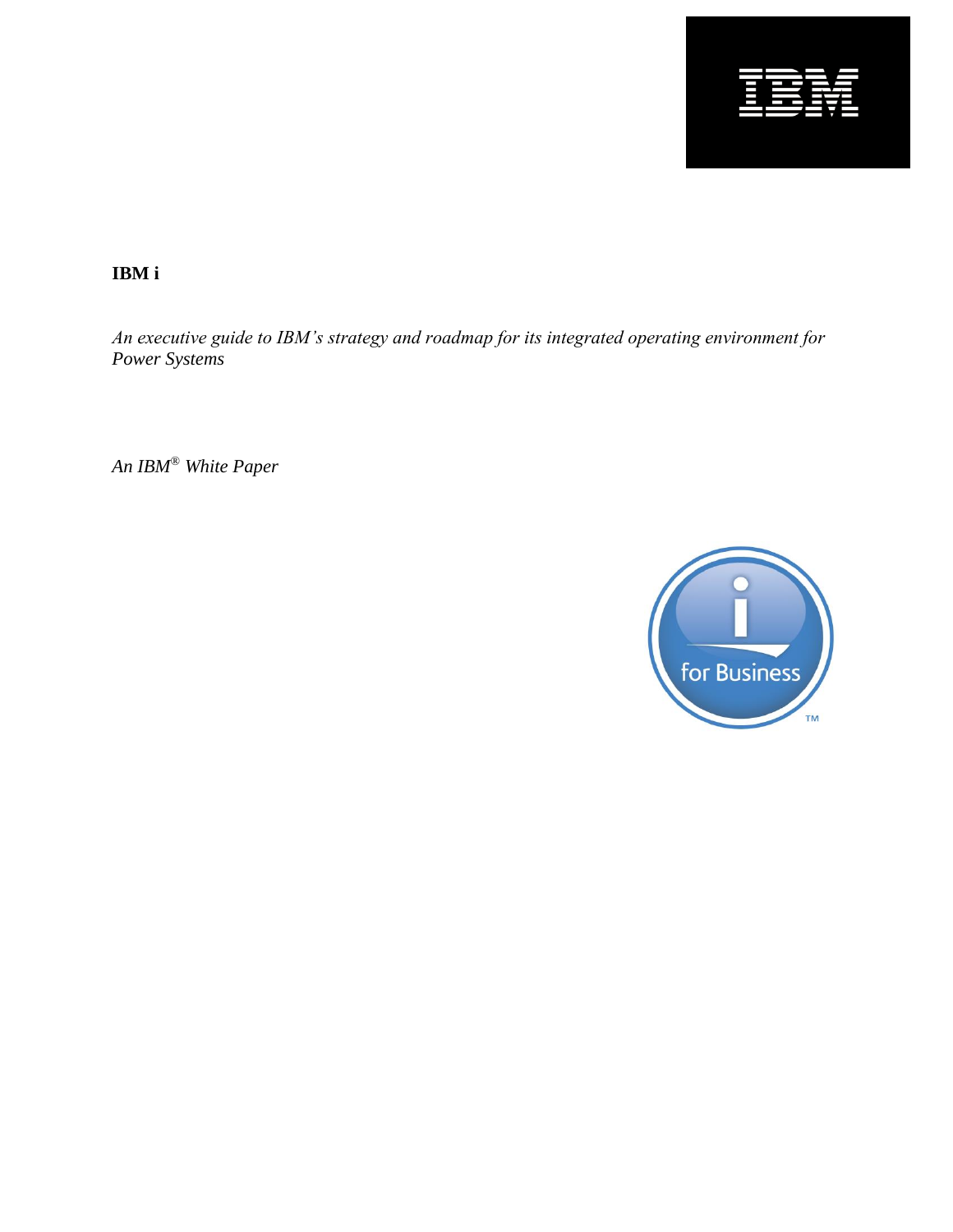#### April 2016

As the integrated operating environment for IBM Power Systems™ servers, IBM i is used by all sizes of companies in all regions of the world. With its integrated DB2® database architecture, IBM i is known for providing a cost-efficient, highly resilient and secure foundation for running a wide variety of popular industry applications.



Doug Balog *General Manager IBM Power Systems*

This white paper is designed to help IT executives understand IBM's strategy and roadmap for the IBM i operating environment. But first, whether you are a long-time user of IBM i or if you are deploying our systems for the first time, let me thank you very much for the trust that you have placed in IBM and our IBM Business Partners.

IBM is a leading innovator in server solutions, with best-in-class service and support and a significant presence in both major and growth markets. The IBM i operating environment runs on the IBM Power Systems server platform. These servers, based on industry-leading POWER® processorbased technology, also feature applications running on Linux® and AIX®.

IBM i also exploits IBM Power Systems software technologies, including PowerVM® for virtualization, PowerVC for cloud management and PowerHA® for system resiliency.

IBM i plays a critical role in our Power Systems software portfolio. We continuously provide new solutions and are actively engaged in expanding into new technology areas to support the new business requirements of our clients. This year, 2016, we have delivered IBM i 7.3, our latest new release. In addition, our ongoing commitment to IBM i is reflected by our regular semi-annual delivery of easy-to-deploy IBM i Technology Refreshes. And, right now, our IBM Rochester and Beijing IBM i development teams are hard at work on the next release.

Of course, IBM i is best known for being a cost-efficient platform for critical applications and data that are the Systems of Record at the heart of many businesses. Businesses running IBM i today are also using many new solutions including cloud-based services, mobile applications and business analytics. Let me encourage you to consider those new solutions and also to leverage new open industry technologies like PHP and Linux, which can offer exceptional value when integrated with your IBM i business solutions.

Thank you again for your business.

Doug Balog General Manager, IBM Power Systems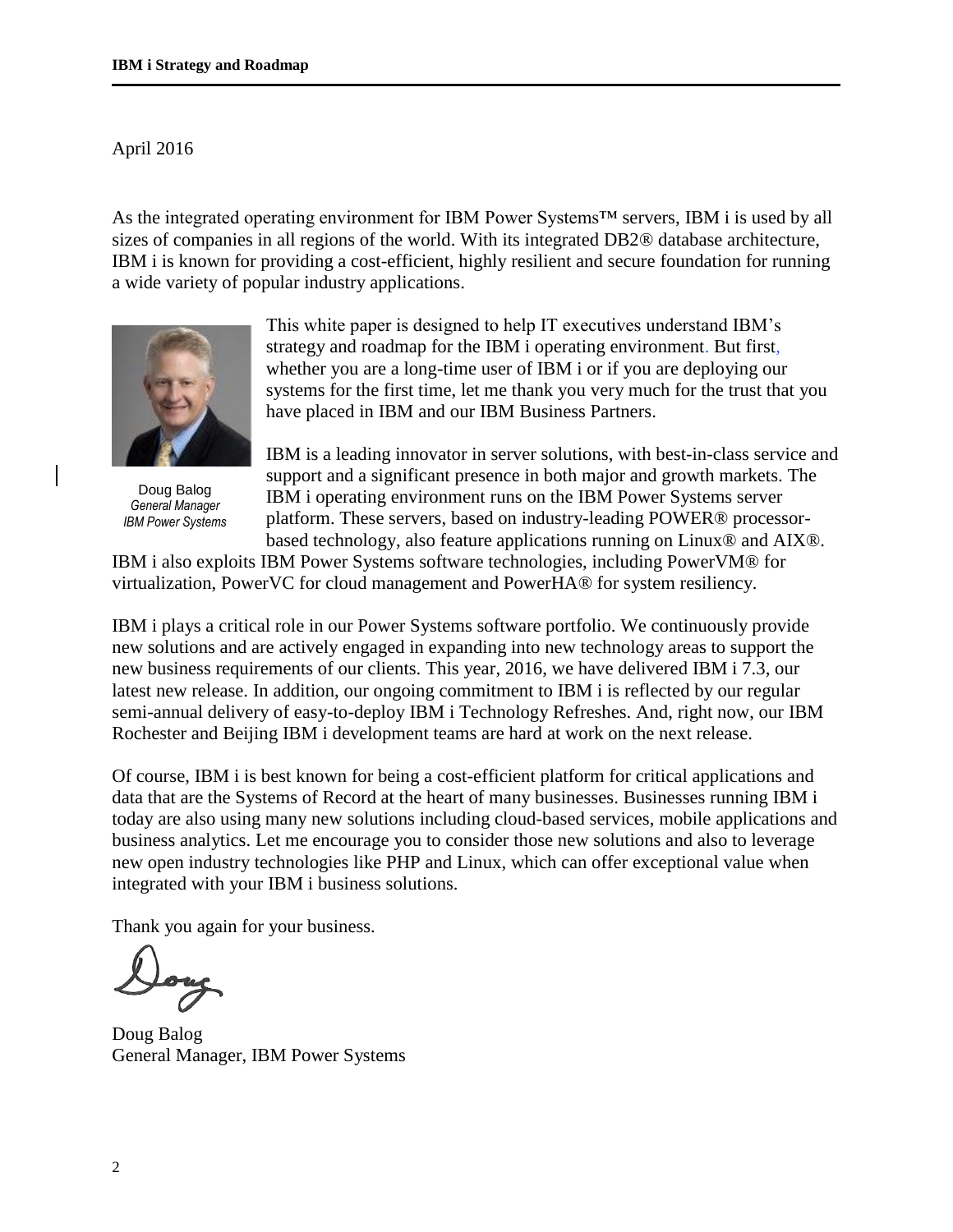## **Today's IT Environment and IBM i**

 $\overline{a}$ 

Businesses today are undertaking digital transformations: rethinking what customers value most and creating operating models that take advantage of what's newly possible for competitive differentiation. The challenge for business is how fast and how far to go.

Business leaders have long used information technology to improve productivity and efficiency, reach new markets and optimize supply chains. What's new is that customer expectations have also changed. People everywhere are using social networks to find jobs and restaurants, and connect with lost friends and new partners. They are using the Internet for entertainment, shopping, socializing and household management. Work-life integration is no longer an ideal for the future, but it is the way of business today.

How can businesses best respond to this shift? How can they take advantage of the opportunity to innovate, differentiate and grow? And how can they do all this cost-efficiently, leveraging and optimizing the newest information technologies as part of their overall physical operations? IBM's analysis of leading companies has found that companies with a cohesive strategy for integrating digital and physical elements can successfully transform business models, setting new directions for entire industries.<sup>1</sup>

These leading companies focus on two complementary activities: reshaping customer value propositions and reconfiguring operating models using digital technologies for greater customer and partner interaction and collaboration. To do so, they are building a new set of capabilities that allows them to progress along both dimensions.

IBM i has typically been used to run Systems of Record, which for years has been used by successful businesses for their most critical business applications and secure data. But Systems of Record are transforming and evolving to include new capabilities, new insights and new interfaces. Systems of Engagement—enabling mobile applications and social interactions—are exploding in use and driving many new demands into the core Systems of Record. These new customer and employee engagement systems must deliver game-changing cloud, analytics, and mobile and social capabilities. Systems of Insight using the critical business data accumulated by Systems of Record are required to facilitate smarter, more agile business decisions. And in today's world, with the speed of this transformation accelerating, IT departments are expected to drive innovation and growth, and do so with declining IT budgets. As a result, more than ever, IT choices matter and IT infrastructure matters.

That's why governments, industry leaders, managed service providers (MSPs) and thousands of businesses around the world are transforming their organizations by infusing intelligence into systems and processes. They are building private and hybrid clouds to optimize the new workloads. They are extending their reach to clients and employees through mobile computing. They are implementing and securing their critical business data to protect their businesses from competitors and would-be data predators. They are expanding the business value of their infrastructure choices to include the technologies of transformation—mobile, cloud and analytics.

<sup>&</sup>lt;sup>1</sup> IBM Institute for Business Value, Digital Transformation, http://www-935.ibm.com/services/us/gbs/thoughtleadership/ibvdigital-transformation.html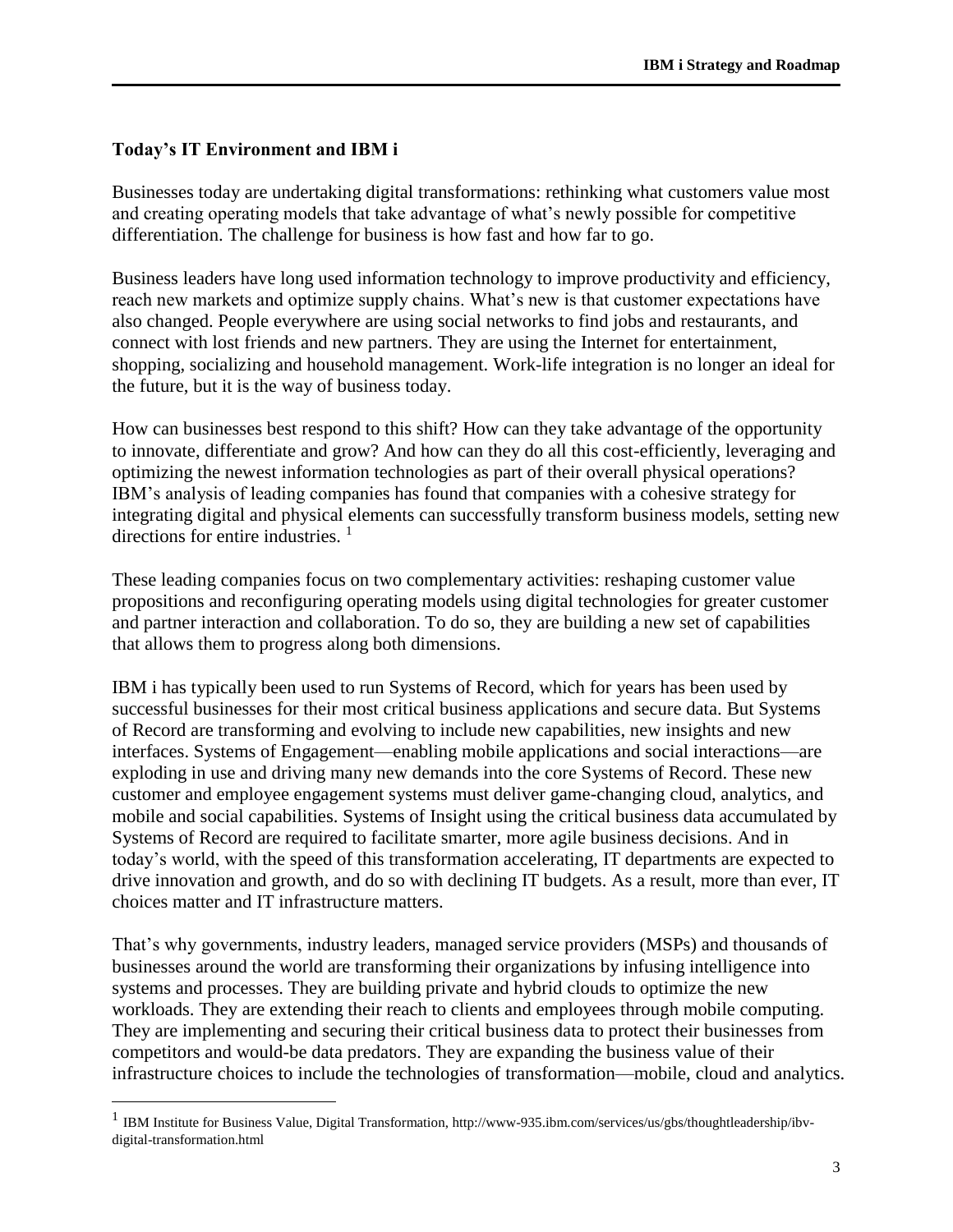Implementing business applications using the IBM i operating system on IBM Power Systems servers can help companies outpace their competitors, differentiate their offerings from the competition and turn operational cost into investment opportunity.

Today's most agile companies are not limited by the business applications of the past. They are building applications that are a blend of technologies from traditional business solutions integrating with open-source solutions, either running on IBM i itself or deployed on Linux on Power. IBM i clients have a clear advantage in their ability to extend business solution choices in any of these modes. It's all about providing technical flexibility to help clients solve business problems and extend value. Since Linux runs together on the same virtualized Power Servers as IBM i, you can protect current investments while leveraging community innovation.

#### *Power Systems*

IBM Power Systems servers are the hardware platform for IBM i and feature the latest POWER8® processor technology. With the integrated set of resources that are always available and comprehensive data management capabilities, POWER8 servers can align technology with business demands, uncover new value in data to drive innovation, while securely and efficiently delivering business services to help reduce costs.

POWER processor technology is the foundation of the Power Systems server design that is optimized for both traditional transaction processing like financial and ERP applications as well as compute and data-intensive workloads like Web, analytics, mobile and social applications. To achieve maximum performance, POWER processor-based systems are designed with dynamic performance and virtualization optimization technologies that enable the system to tune automatically to a variety of workloads. The current POWER8 processor-based systems support three different operating systems—AIX, IBM i and Linux.

IBM Power Systems servers are optimized for the rigorous demands of enterprise computing, but IBM understands that applications and business processes have differing demands and that one size doesn't fit all. To ensure that technology aligns to business rather than the other way around, IBM offers a full range of Power Systems servers, each of which delivers leadership capabilities for security, performance and scalability in its class. A totally integrated approach to the design, development and testing of every Power server ensures the resiliency required for today's enterprise IT infrastructure. All Power Systems server models include innovative reliability, availability and serviceability features that help avoid unplanned downtime.

IBM Enterprise Power Systems deliver fit-for-purpose technology that optimizes workloads, data and cloud provisioning to support the most critical business requirements, while providing data security, efficient management, high availability and unmatched scalability. Based on an efficient and resilient architecture, the POWER8 servers support multiple workloads and, in the process, transform IT infrastructure options, creating efficiencies and releasing resources capital and staff - to explore and drive new business value.

IBM Power Systems scale-out servers are affordable, easy-to-deploy and energy efficient. These servers offer an ideal choice for enterprises that need scale-out deployment options for business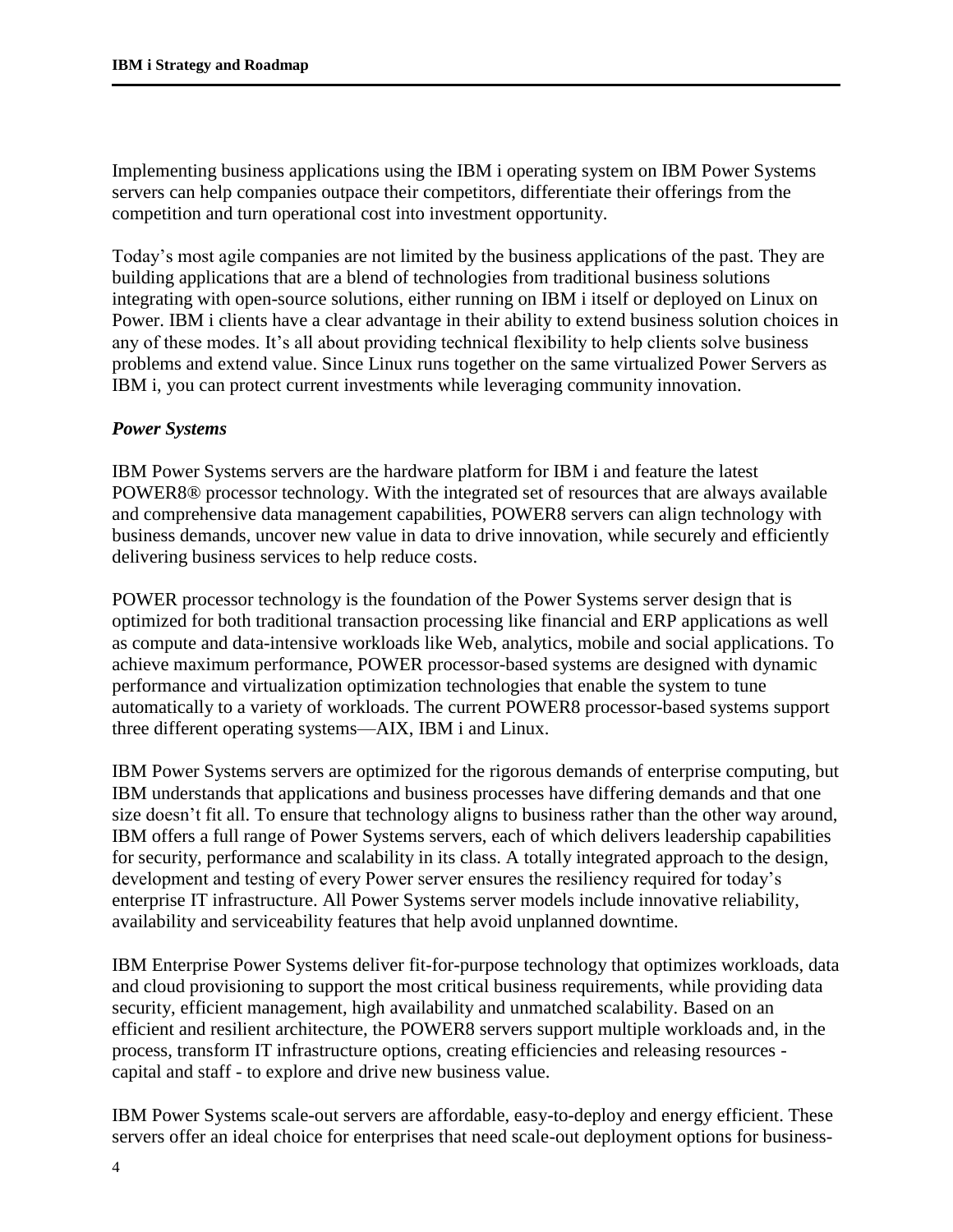critical and infrastructure applications. They are especially designed for companies looking for a more efficient and lower cost scale-out environment than x86 commodity servers can deliver.

In addition to common hardware technologies such as POWER8 processors, Power Systems offers common software technologies, such as PowerVM for server virtualization, PowerVC for cloud management, PowerHA for high availability, PowerVP for managing and monitoring the performance of virtual workloads and PowerSC™ for security and compliance. Using a common foundation of software technologies with AIX and Linux positions IBM i in the mainstream of IBM's systems software portfolio and brings innovation together from all three environments.

The Power Systems platform offers businesses a highly flexible deployment platform for new applications. With a wide variety of IBM i, AIX and Linux applications to choose from, it is easier than ever before to optimize workloads deployed across multiple operating systems on the Power Systems platform. This increases the ability to solve business problems with the most appropriate business solutions. It's all about providing the flexibility to extend business value.

### *The Value of IBM i*

IBM i running on an IBM Power System server provides a highly scalable and robust architecture with a proven reputation for exceptional business resilience and low operational costs. Running applications based on IBM i has helped companies over many years to focus on innovation and delivering new value to their business, not on managing their data center operations.

IBM i is a fully integrated and optimized combination of relational database, trusted object-based security model, integrated networking and the storage management capabilities required to run business applications. The integrated SQL standards-compliant DB2 for i database includes advanced database management utilities. IBM i also includes additional integrated middleware components such as multiple file systems, LDAP directory, an HTTP Web-server, WebSphere® Application Server and an integrated industry-leading security environment.

IBM's integration, optimization and testing of IBM i is a key factor in helping companies to realize lower operations costs by enabling them to deploy applications faster and maintain them with fewer staff. IBM assumes the responsibility for developing, testing and preloading the core middleware components of IBM i together. On most other computing platforms, the operating system, database and middleware are typically integrated and tested by clients themselves, in their data center. Fixes and enhancements for IBM i are delivered as an integrated set of updates. These are fully tested against all aspects of the operating system prior to distribution to clients. This too, contributes to the lower total cost of ownership (TCO) for which IBM i is renowned.

As most Independent Software Vendors (ISVs) will attest, this broad and highly scalable database and middleware foundation is ideal for efficiently deploying business applications. More than 2,300 registered solutions are available from more than 850 registered ISVs around the world. IBM i solutions are offered through an extensive, highly skilled worldwide network of certified IBM Business Partners, backed by IBM's trusted services and support infrastructure.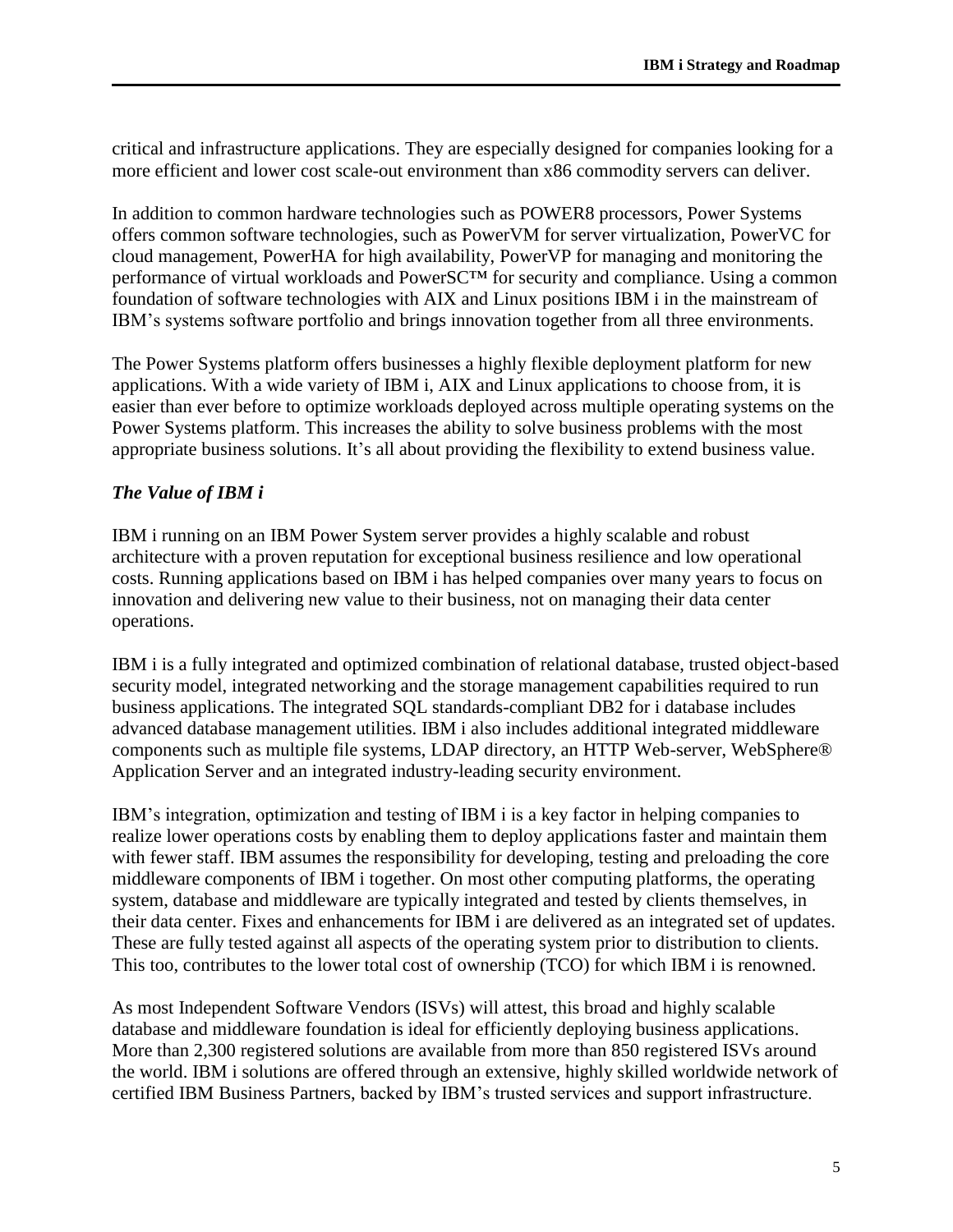IBM i is a leader in the industry with regard to securing critical business data. The object-based architecture allows companies to be sure that viruses masquerading as files cannot be introduced onto the system. Database Row and Column Access Control security makes it simple to secure valuable business information for different groups of users with different business roles and requirements. This is critical as companies extend their mobile user access and have new regulatory requirements for privacy.

Strong virtualization enables businesses with IBM i to consolidate and run multiple applications and components together on the same system, driving up system utilization and delivering a better return on IT investments. Within a single operating system runtime image, IBM i can be virtualized with subsystems. These workload management containers enable secure isolation of workloads and application components, very simply allowing them to be assigned different runtime priorities and resources.

In addition, IBM i can take advantage of scalable and secure PowerVM server virtualization, enabling multiple operating system images to run on a single server in separate virtual machines or logical partitions. PowerVM also features dynamic resource allocation and balancing, extensive virtual I/O capabilities, as well as Live Partition Mobility to move active workloads between servers. PowerVC extends the value of PowerVM virtualization as clients implement hybrid or private cloud solutions, providing more advanced virtualization management and resource allocation, and simpler provisioning.

Virtualization on Power Systems also includes the ability to add AIX or Linux on Power applications to the same server used for IBM i applications. Many clients are choosing to solve business problems by using a combination of applications that may run on IBM i, AIX or Linux on Power. By allowing the focus to be on delivering value to the business, not on technology, companies can merge components, exploiting IBM i or other operating systems as needed. These leading virtualization capabilities make private clouds and software as a service cloud provisioning extremely popular for IBM i solutions.

Use of virtualized storage area networks (SANs) and flash systems with IBM i is also growing compared to the more traditional use of internal storage. Virtualized external storage solutions are often used in conjunction with PowerHA to deliver high availability solutions. PowerHA for IBM i is a disk clustering solution that integrates and leverages IBM Storage devices and management software.

### *IBM i Marketplace*

The IBM Power Systems family offers the latest POWER8 processor-based systems to support small, midsized, and enterprise clients. The range of servers available starts from a four-core POWER8 server and extends to 192 cores and some of the largest and fastest servers in the industry.

IBM i is used by more than 150,000 companies in more than 115 countries around the world to run their business applications. It is used by clients of all sizes—small, medium and large. For more than 25 years, IBM i has been used for transaction processing workloads such as ERP and banking applications that exploit the integrated database and take advantage of the highly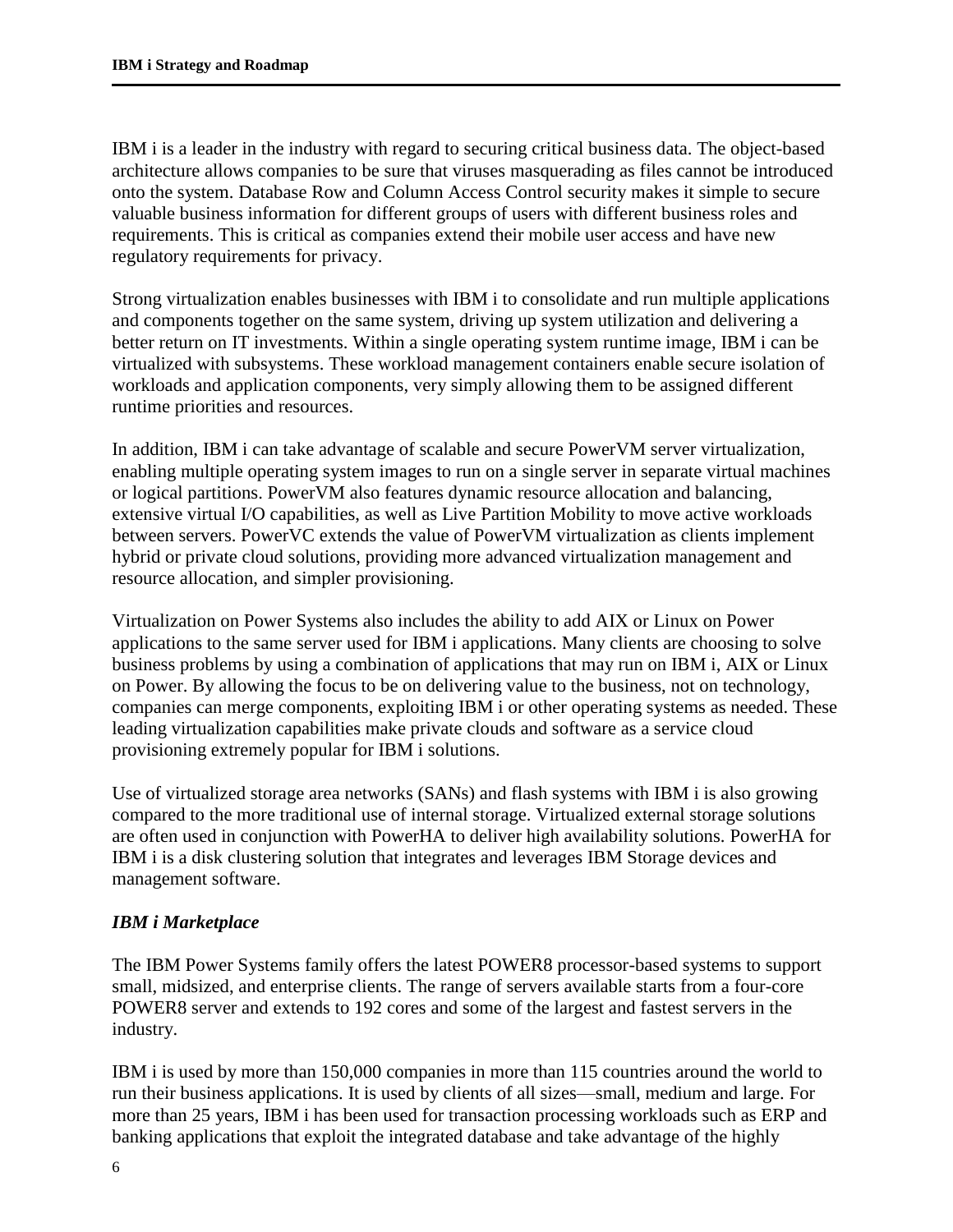securable environments. It has been designed explicitly for commercial workloads like warehouse management or retail banking, not high performance computing workloads like oil exploration analysis or weather forecasting. Traditionally, IBM i has been used in industries such as wholesale distribution, retail distribution, manufacturing, local government and school administration. Today's digital transformation is taking IBM i usage into many new areas. Industries such as banking and financial services, insurance, healthcare and retail have contributed to tremendous growth of IBM i use.

The IBM i market has a dual nature: an extensive small and midsized client community and a strong but select group of IBM i users in large enterprises. Approximately 70 percent of IBM i users are small and midsized enterprises and 30 percent large enterprises with 1,000+ employees.

IBM i has a strong base of clients in major markets such as North America, Western Europe and Japan, accounting for more than 80 percent of IBM i sales annually. IBM i has strong growth in the emerging markets such as Latin America, Eastern Europe and the ASEAN region, especially in the banking and distribution sectors. While China is a growth market strongly dominated by UNIX, IBM i has a strong presence there in the banking and financial services sectors.

In the last few years, approximately 85 percent of IBM i shipments were on the entry or scale-out Power Systems server models, ideal for midsized companies. In large companies, IBM i generally is run in the data center on highly virtualized, enterprise class Power Systems. Large companies highly value the exceptional system resiliency and capacity on demand features of the high-end Power systems that scale up to 192 cores on the largest POWER8 model.

IBM i has a very strong and passionate community of users, which IBM applauds, strongly encourages and helps promote. IBM i community initiatives and groups include the extensive network of COMMON user groups, many other local user groups, the Large User Group, iSUC Japan, the Power Academic Initiative, and LinkedIn and Facebook communities. The IBM i development team works with all of these groups to gather feedback and requirements for the platform. IBM meets regularly with the COMMON Americas Advisory Council (CAAC) and COMMON Europe Advisory Council (CEAC) to understand and prioritize requirements for future releases of IBM i.

#### *IBM i and Midsized Companies*

Many thousands of midsized companies around the world rely on IBM i because they want a more resilient, more secure and more cost-efficient alternative to Windows technology-based servers for their most important business data and applications.

Midsized companies have two key requirements: to maximize their IT investments and to exploit these investments as the company's requirements grow. Unlike Windows technology-based servers, the IBM i operating environment is almost always used to run multiple business applications *and* database securely and efficiently on the *same* server. As a result, clients report that they have fewer servers to manage with IBM i compared to Windows. That helps a company better utilize its IT assets today, while avoiding the costs of deploying and managing a new server every time the business needs to deploy another application. This ease of deployment,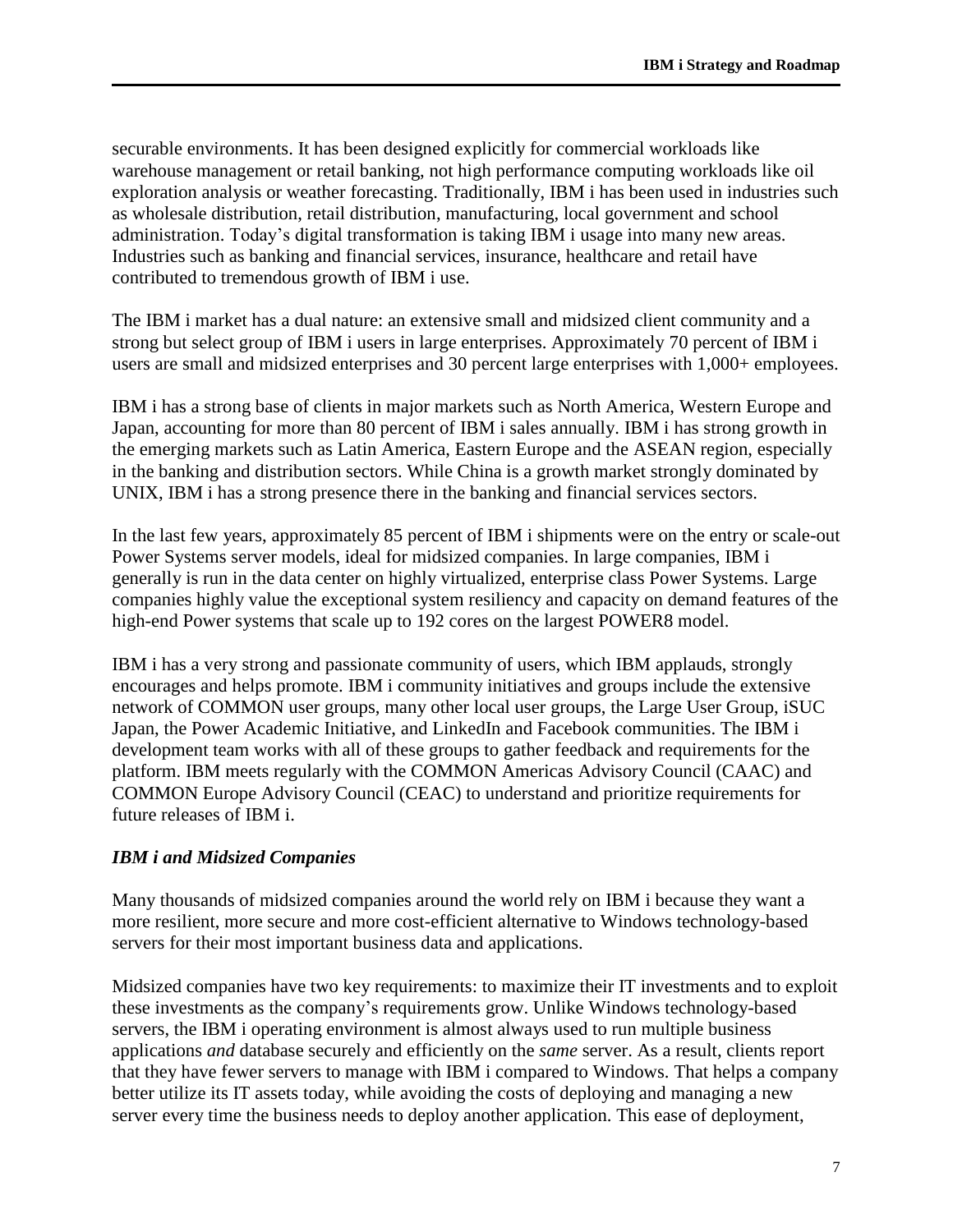ease of upgrading and ease of management gives IBM i a significant advantage when evaluating the TCO.

This lower TCO has been written in many studies over the years. The most recent study, undertaken in 2015 by Help Systems, cites a full 94 percent of IBM i clients agree that they see a lower cost of ownership when compared with Windows environments.<sup>2</sup> Other industry analysts such as ITG have provided more detailed results showing the components that were studied and analyzed.<sup>3</sup>

The focus of most midsized companies is to grow their business, while increasing customer and employee satisfaction. They need proven solutions and experts who know their industry, both the current state and future directions. The thousands of solutions that run on IBM i are sold through an extensive network of experienced solution providers who have successfully demonstrated the ability to help small and midsized companies solve business issues. Experienced IBM i solution providers deliver business value in understanding industry trends and providing recommendations on implementation and support for modern technologies such as where to use data analytics or how and where to implement mobile support.

Of course, midsized companies are also focused on improving productivity and keeping operating costs low. Deploying IBM i solutions can help businesses improve employee productivity and customer service by securely integrating information from across the company into its built-in DB2 database. Unlike Windows technology-based servers, IBM i has an all-inone system design that helps integrate the wide range of information and processes that lie behind a successful business. It is this integration, stability and availability that provides midsized clients with the secure base from which to launch mobile interfaces and cloud access.

A top priority for all growing companies is to keep the business up and running. In today's marketplace, this becomes even more important as clients, employees and partners require 24x7 access to information. Companies who deliver information and services to their customers on the Web are even more sensitive to the requirement for available services. Over many years and in many businesses, IBM i has developed a well-earned reputation as the business system that "just keeps running." It helps companies avoid downtime and keeps their business secure.

For companies running Windows technology-based servers, security and virus management are major challenges in terms of time and money. Compare that with the simple-to-deploy security of the IBM i platform. Industry thought leaders often cite IBM i as one of the most securable platforms in the world today. Its virus-resistant design helps companies keep their business more secure, safeguarding data against hackers with built-in intrusion detection. This secure operating environment has been the studied over the years and most recently in the ITG Management Brief: IBM i for Enterprise Businesses: Value of Resilience for Next-generation Analytics, Cloud, Mobile and Social Media - September 2014.<sup>4</sup>

 $\overline{a}$ 

<sup>2</sup> IBM i Marketplace Survey, 2015; HelpSystems; http://www.helpsystems.com/ibm-i-marketplace-survey-results

<sup>&</sup>lt;sup>3</sup> IBM i on Power Systems for Midsize Businesses, Minimizing Costs and Risks for Cloud, Analytics and Mobile Environments, ITG, September 2014

<sup>&</sup>lt;sup>4</sup> IBM i on Power Systems for Enterprise Businesses; Value of Resilience for Next-generation Analytics, Cloud, Mobile and Social Media, ITG, September 2014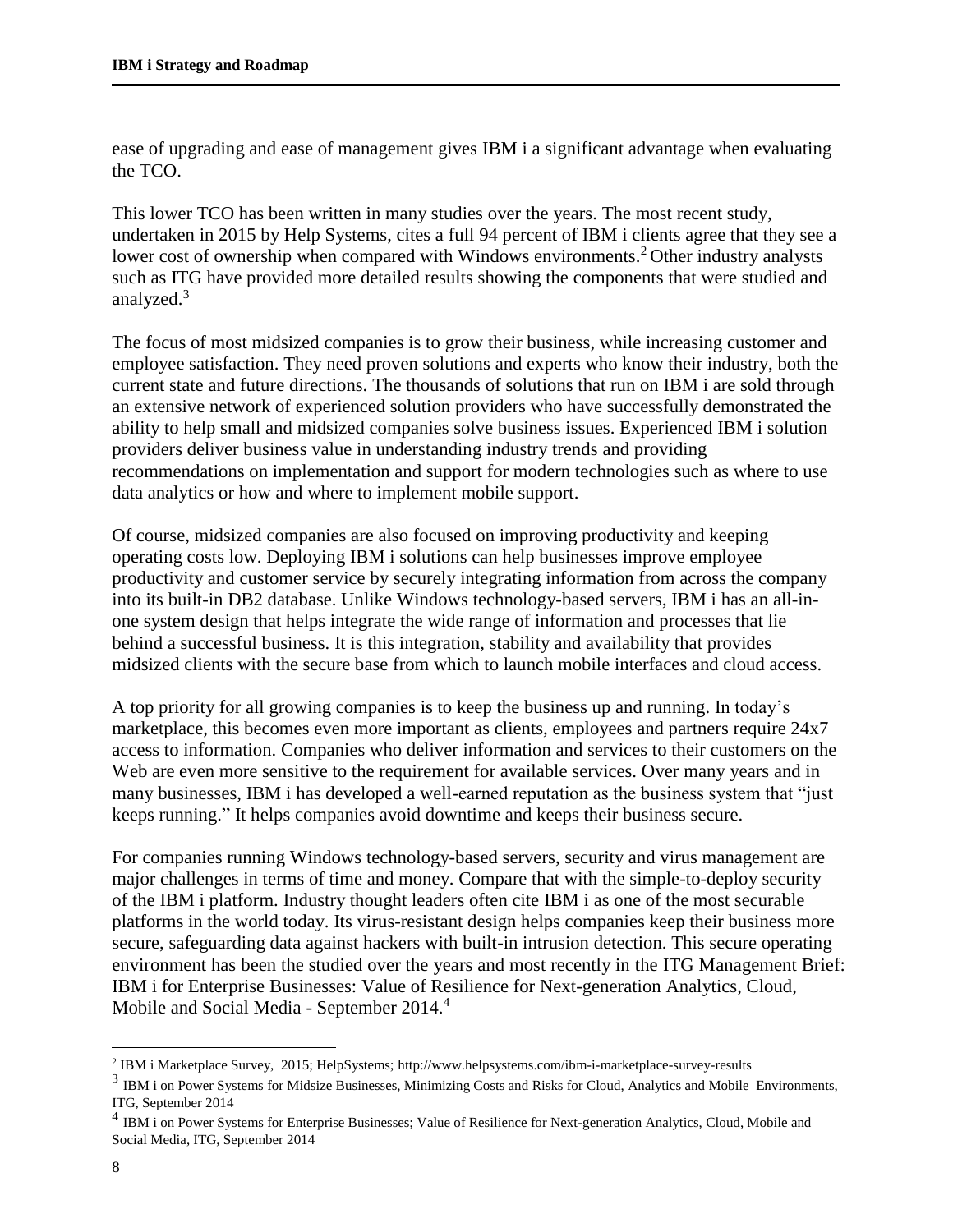## *Large Enterprises and IBM i*

Patterns of use of IBM i in large enterprises have changed dramatically over the past 15 years. With significant changes in networking costs and dramatic advances in server virtualization technology, large enterprises have taken advantage of significant cost savings by consolidating their distributed servers back into the data center. Now, large enterprises typically run IBM i for high-volume transaction processing on fewer, highly virtualized systems.

The trends for storage architecture and deployment have also changed for large enterprise users of IBM i. Today, the trend is to balance the use of traditional internal storage with a growing use of SANs, such as IBM DS8000® and Storwize® V7000. Flash storage can also be attached directly to IBM i or through a SAN. The trend toward using external storage has enabled IBM i users to leverage mainstream technologies for storage and associated software like IBM PowerHA, FlashCopy, Metro Mirror and Global Mirror.

For companies moving to cloud management, external storage has also enabled the ability to move workloads from system to system using Live Partition Mobility. In addition to PowerHA, this is another critical capability for companies needing to provide 24x7 availability.

The community of large enterprises using IBM i is represented by the aptly named Large User Group (LUG), a client sponsored group of more than 100 major companies that use the IBM i platform. The LUG meets regularly with IBM and provides a forum for IT professionals from large enterprises to exchange information about topics of particular interest and discuss strategy and requirements for the IBM i platform.

### *Business Partners and ISVs*

IBM i is offered through a strong network of local, regional and national IBM Business Partners. Business Partners have played an integral role in the sales, installation and support of IBM i systems and, today, IBM Business Partners are responsible for more than 85 percent of IBM i system sales. Not only are these partners trained and certified on Power Systems servers and IBM i, but they also bring their own specific industry expertise and local marketplace knowledge. Many partners offer a wide range of IT services and consulting ranging from migration assistance to guidance on implementing the latest technologies.

The original AS/400 was launched as an *Application System*, delivering thousands of application solutions to small and midsized business. This solution focus remains strong today, with the majority of IBM i clients running a solution from an Independent Software Vendor (ISV). A wide range of partners offers these solutions from global ISVs such as Infor, SAP and Oracle JD Edwards, as well as key regional solution providers such as Misys, Fiserv and Silver Lake. IBM i has a very strong group of solution providers focused on high availability, security and compliance, application development and modernization, printing solutions, and systems management. Today, more than 2,300 applications from 850+ ISVs are registered in the IBM Global Solutions Directory as supported on IBM i 7.1 and IBM i 7.2. Many unregistered ISV Solutions are also available, typically offered in only one country or regional marketplace.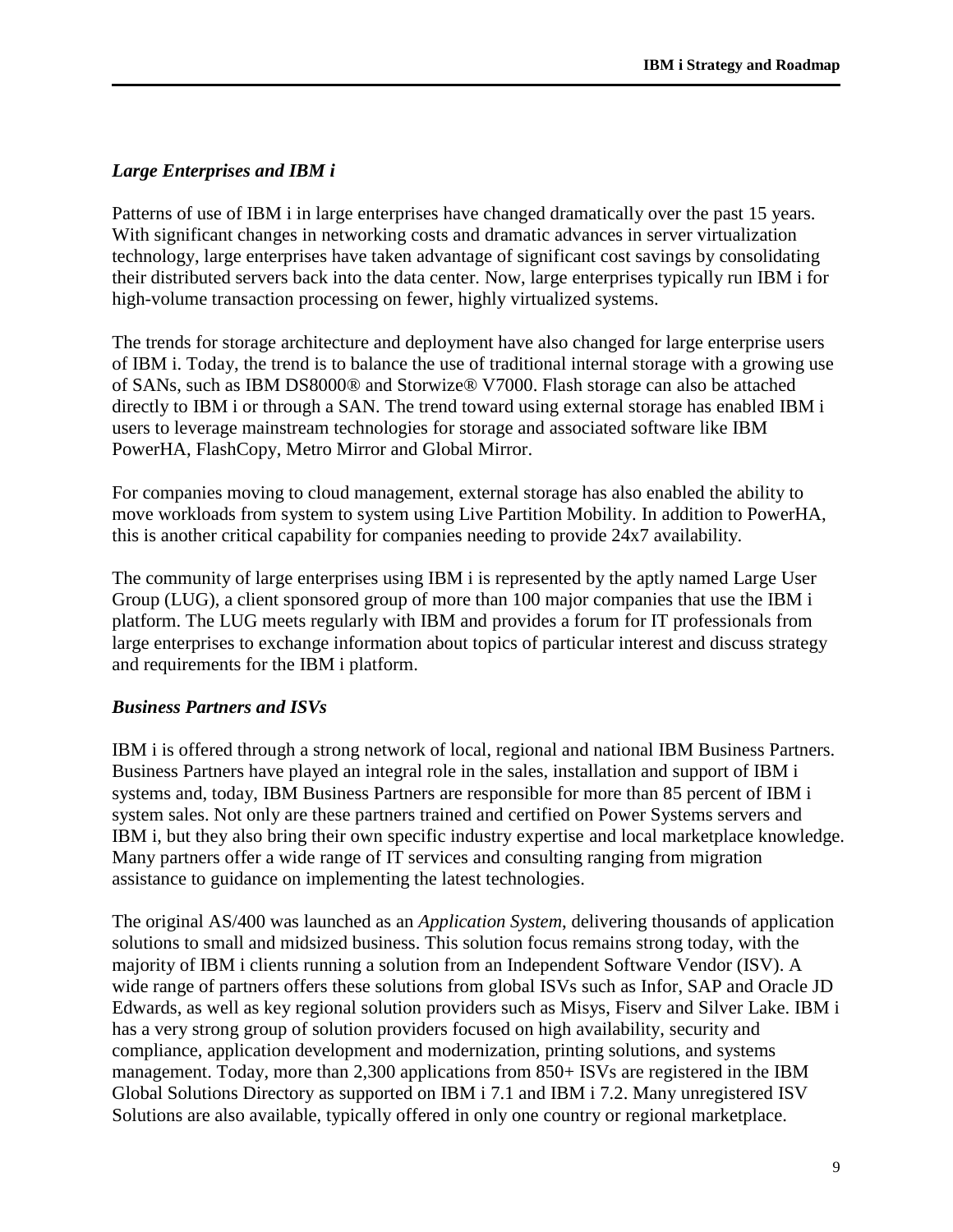Some IBM Business Partners have been expanding their business to become IBM i Managed Service Providers (MSP), providing clients an alternative for off-premise cloud management. ISVs also routinely provide their IBM i solutions via a Software-as-a-Service model, allowing clients to run their line-of-business applications hosted on a cloud platform. Many IBM i partners also offer Disaster-Recovery-as-a-Service, providing a resiliency option without requiring clients to manage multiple machines in their own data centers.

## *POWER Processor Technology*

IBM has a consistent track record of delivering on its POWER processor roadmap for IBM i, AIX and Linux operating environments. The current POWER8 processor-based servers offer the fastest processors in the industry. From 4 to 192 core servers, POWER8 processor-based systems offer the performance and scalability to meet the varied requirements of IBM i clients.

The latest POWER8 processor-based family of servers was announced in April 2014, as IBM delivered new scale-out, or entry-level, servers. Based on the POWER8 chip technology, this new family delivers increased power and processing speed for most midsized business clients. The new POWER8 processor, with features designed to process big data, offers clients new ways to incorporate business analytics into their traditional transaction processing environments.

A strong advantage for the Power architecture is its range of scalability. It can be used for midsized companies wanting to run an entry business solution, larger companies deploying ERP and business analytics solutions, and large banks running their core financial services operations.

IBM i 7.1, IBM i 7.2 and IBM i 7.3 run on the POWER8 processor-based servers. With binary compatibility, clients can easily deploy new systems based on the latest processors without changing, recompiling or re-optimizing their applications.

### *IBM i Software Roadmap*

IBM i release cycles are based on a number of factors, including but not limited to the need for a full release in order to implement a new major technology capability. Historically, IBM offered a new IBM i software release approximately every two years. Feedback from IBM i clients, however, was that they wished to get new function faster and not wait for a full release cycle. /Independent Software Vendors (ISVs) wanted IBM to provide an interim way to get new function without having to do the extensive testing required by a full release.

So, with the announcement of IBM i 7.1 in 2010, IBM began a new paradigm of agile development and delivery. New features and functions for IBM i are now delivered through two vehicles—full new operating system releases and smaller and more regular Technology Refreshes (TRs).

Since 2010, IBM has delivered 11 Technology Refreshes for IBM i 7.1 and 4 for IBM i 7.2. Technology Refreshes are specific to a release. Some, but not all, functions delivered in TRs for a current release are made available for earlier IBM i releases.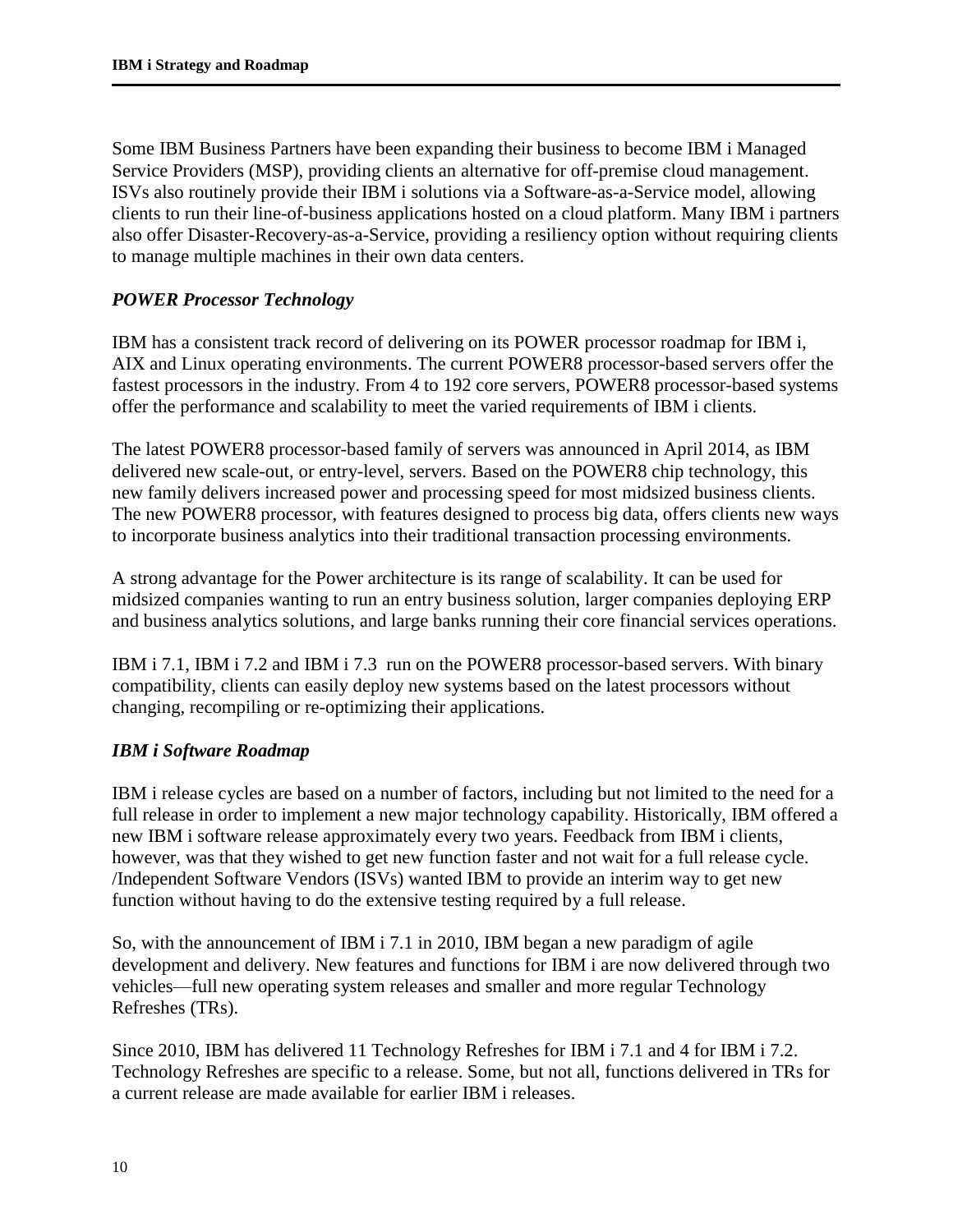IBM i Technology Refreshes enable IBM to provide support for new hardware and enhance system software and virtualization capabilities. For example, some of the key enhancements delivered via Technology Refresh are simplifying the installation of new virtual images from stored images on the network (IBM i 7.1 TR1), Live Partition Mobility between servers (IBM i 7.1 TR4), Free Format RPG (IBM i 7.1 TR7) and Node.js Open Source language (IBM i 7.2 TR 1) and Python Open Source language (IBM i 7.2 TR2).

Following the same paradigm of using Technology Refreshes, set in IBM i 7.1 and IBM i 7.2, it is IBM's plan to distribute significant new features and functions for IBM i 7.3 as we move into the future.



## **IBM** i Roadmap

# *IBM i 7.1*

Available since 2010, the highlights of the current IBM i 7.1 release included enhancements and extensions to many of the core functions. Native support for XML was included into the integrated DB2 database, enabling easier storage and searching of XML documents and data. DB2 for IBM i was enhanced to provide column level data encryption. PowerHA added support for asynchronous replication, extending the disk clustering-based disaster recovery solution over longer distances. Solid State Disk (SSD) drives can be utilized automatically, with the operating system moving frequently accessed data for optimal application performance. IBM RPG, a common language for transaction processing application development, was enhanced to simplify integration with a broad range of client applications and devices, including Web services, mobile devices and XML.

There have been 11 TRs for IBM i 7.1, delivered twice per year, usually April and October. Added together, the IBM i team has delivered far more than another full release of technology enhancements to 7.1 using the TR process. Being delivered with the TR process, these enhancements have been relatively easy for clients to install and adopt, if they have already installed IBM i 7.1.

### *IBM i 7.2*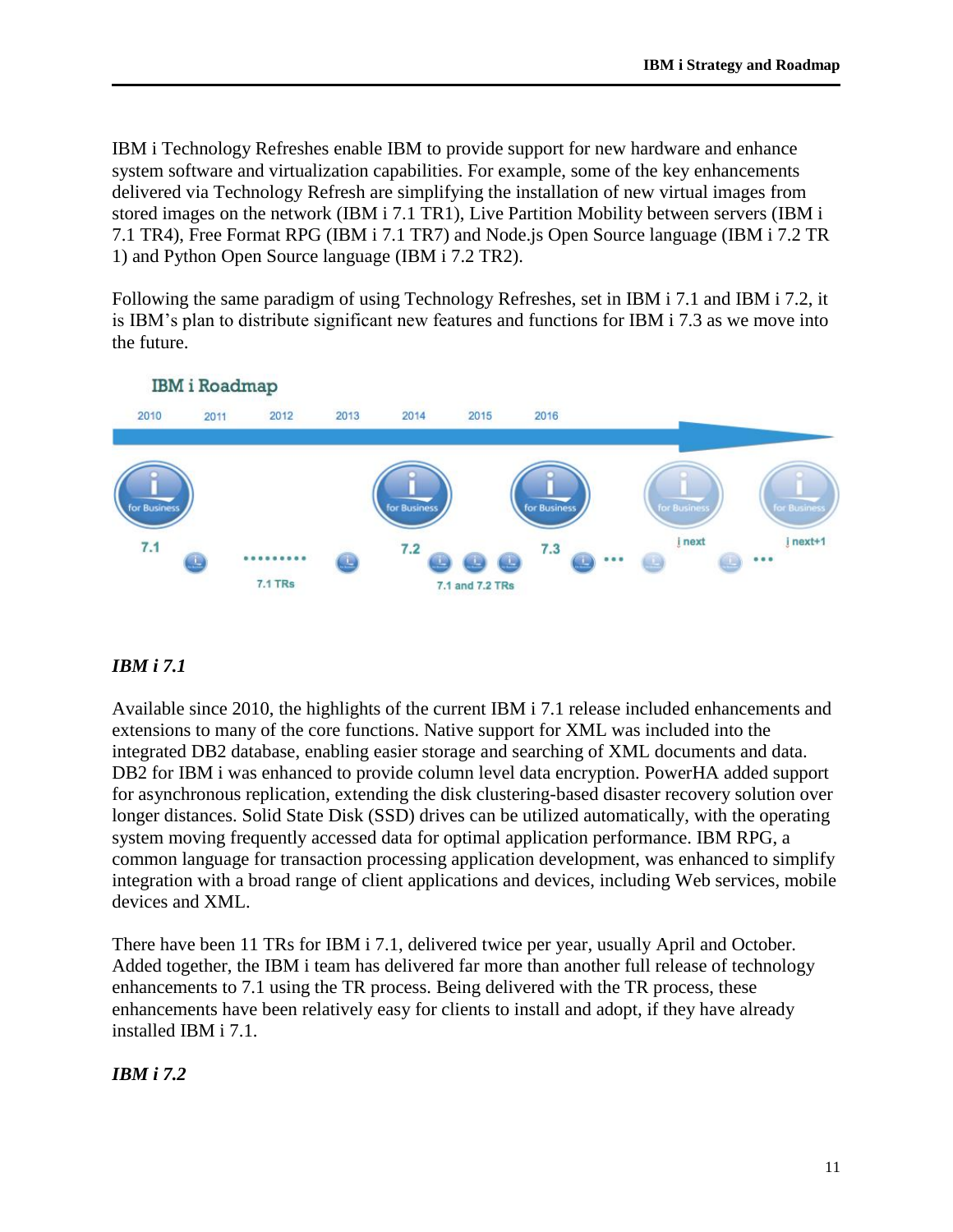Announced on April 28, 2014, IBM i 7.2 has two main themes around which most enhancements were made.

*Solutions for Today's IT* includes growth areas and modern workloads. This is a focal area as IBM continues to provide the plumbing required to enable mobile and graphical interfaces as well as other growth areas such as cloud, both off premise and in house. This is also the theme for providing support for the latest generation of Power Servers and allows the latest industryleading middleware to run on IBM i.

*Integrating Advanced Technology* covers many aspects of the enhancements in IBM i 7.2. Crucial here is the infrastructure required to support clients as they move to future technologies. This is where DB2 advanced security is considered as well as the inclusion of many new opensource languages and services such as Python, node.js and Gnu Compiler Collection.

As always, *Security* is a critical consideration that is kept at the forefront of all development work for IBM i. Now more than ever before, security is an integral part of the development design, review and testing process.

The IBM i 7.2 release offers several highlights from both the base operating system and additional program products. Row and Column Access Control (RCAC) added to the integrated DB2 for i, provides a more consistent interface for locking down critical business data as the world continues to move toward mobile and social applications. System Management is made easier with the new features and functions of IBM Navigator. The Integrated Web Application Server (IAS) previously based on Apache Tomcat, is now built on the same Liberty Profile on which all WebSphere Application Server (WAS) products are written today. This change will provide a near seamless transition as clients move from the lighter weight Web applications to a more robust environment found in the WAS family of products. Many other enhancements were made to security, networking and PTF installation, to name just a few.

Building on the TR process established with IBM i 7.1, new technologies and additional capabilities have been added to IBM i 7.2, through 3 TRs to date. The open-source language Python was added to IBM i 7.2 in April 2015 with TR2. Additionally, node.js, REST based Web Services as well as new functions in the database to support a more consistent method of access from the cloud have all been added.

It is IBM's plan to continue to use TRs to provide enhancements and extensions to IBM i 7.2 and for future releases. TRs are implemented using Program Temporary Fixes (PTFs) that can be applied without requiring downtime. This is a method of delivery that our marketplace—large enterprises and small and midsized companies—is demanding.

### *IBM i 7.3*

In April of 2016, IBM announced IBM i 7.3. As the industry is moving toward the need to understand and access data, the main themes for IBM i 7.3 are in that category as well. It is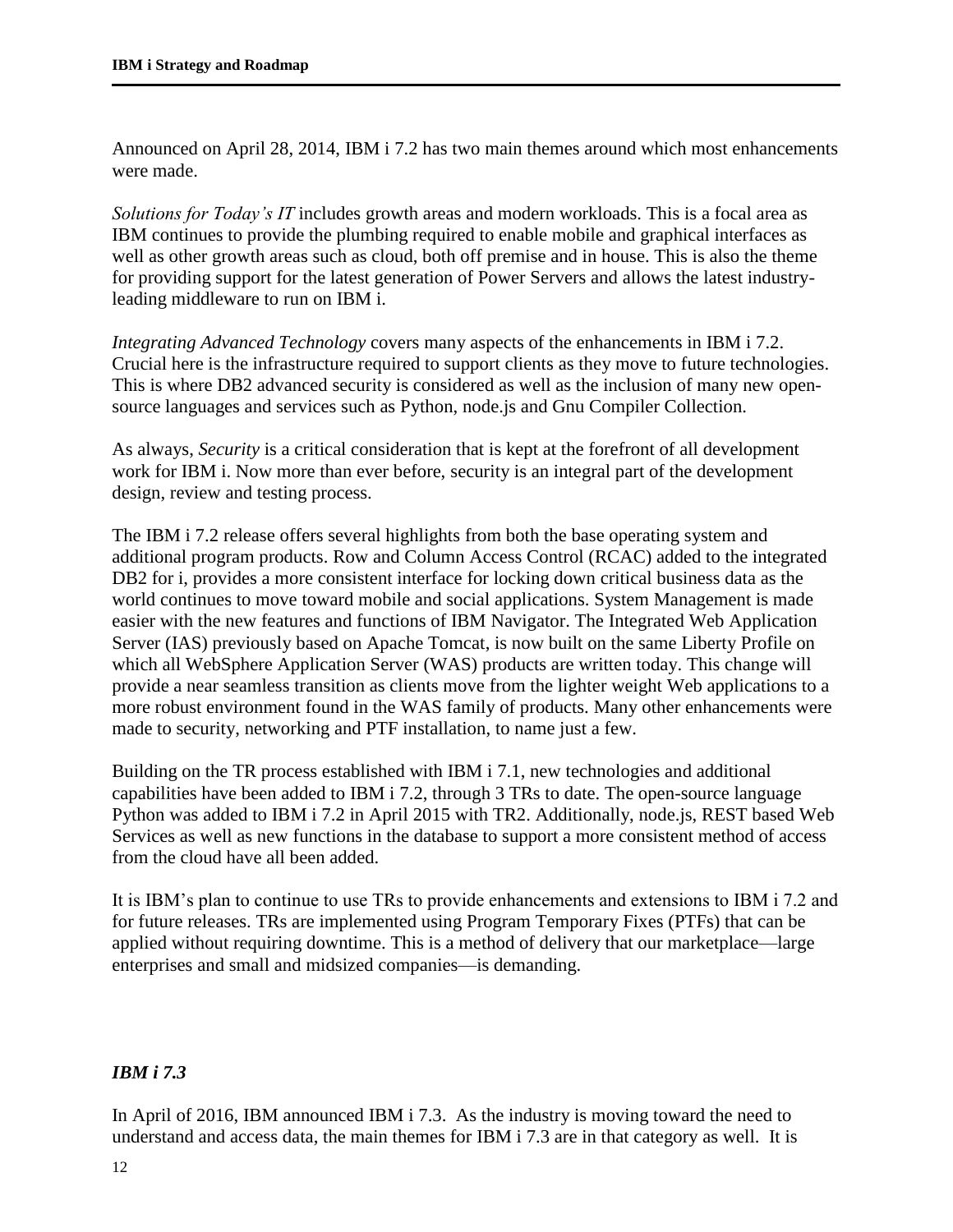critical for IBM i clients to be able to glean critical information about their businesses and to do this with good performance, ease of use and security. These were the main tenants of this release.

Temporal database support allows DB2 for i to contain time-varying data. Conventional databases represent the state of an enterprise at a single moment of time. Investigation and queries happen using a single dimension. In a temporal database, queries over previous states are easy to specify. Also, modifications using information only available in previous versions of the data are easier to find and implement using temporal support, such as correcting errors which can only be detected by comparing live data with data from the past.

IBM i 7.3 also added additional OLAP capabilities to the SQL language on IBM i. OLAP is a database technology that has been optimized for querying and reporting, instead of processing transactions. In addition, adding OLAP into DB2 for i and SQL significantly improves the speed of retrieval when accessing data for analytics types of software.

Security Authority Collection added in IBM i 7.3 is unique in the industry. IBM i clients are opening up their systems to the internet, social activity and mobile devices. Using the information available from Authority Collection, companies can design an intelligent security schema.

The application development portfolio, used by programmers has been expanded in IBM i 7.3 to include additional enhancements to both RPG and COBOL. In addition, in answer to many requirements from clients and ISVs, IBM has added both Git and Orion to the open source portfolio, currently available for IBM i.

IBM i 7.3 added improved GUI interfaces to system management tools and mobile access to many others. It also saw significant enhancements to almost all other areas of the system – system value enhancements, increased system limits and more.

### *IBM i Support Life Cycle*

Few, if any, other operating systems in today's marketplace have a published support roadmap stretching for 10 years into the future. The current publicly available IBM i support roadmap shows release support for IBM i until 2026. As new releases are announced, the IBM i Support Roadmap will be updated to reflect the associated support dates.

IBM's software support and life cycle strategy reflects the fact that most companies using IBM i run their most critical business applications on the platform. This strategy includes the practice of supporting an IBM i release until the next two releases have been made available, plus at least 24 months—which translates to approximately six years of support. Automated operating system upgrades are available to easily move up to the next two releases providing for an ongoing supported IBM i environment. For example, clients running IBM i 6.1 or 7.1 can easily upgrade to IBM i 7.2.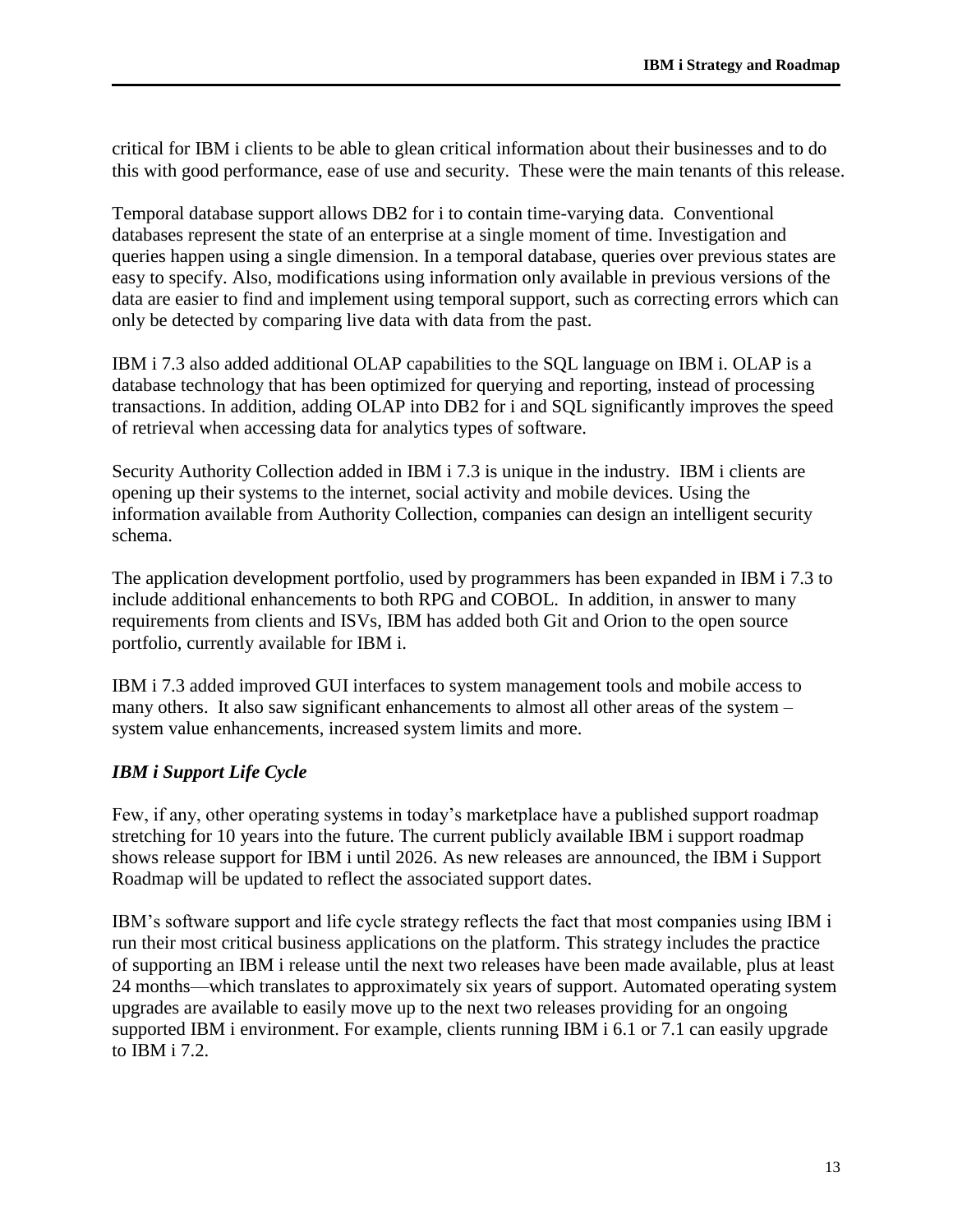

### IBM i Support Roadmap:

Dark green indicates normal SWMA. Light green indicates extended support.

### **IBM i Strategies**

#### *Database*

The many capabilities and enhancements provided in DB2 for i have enabled clients to embrace data-centric and analytics technologies. By handing over the responsibility of processing to DB2, clients are able to focus on solving the next wave of business requirements, while still continuing to satisfy their performance and scaling expectations. Whether clients are modernizing from DDS to SQL DDL, renovating their SQL DDL to accommodate very large data, becoming skilled at set-at-a-time SQL query composition, protecting business-critical data with database rules, or revamping what it means to be a Database Engineer, DB2 for i has the right tool for the task.

While "in-memory" database technology seems to be a new concept in the industry, IBM i architecture has had in-memory database since 1988. Single level storage on IBM i means that the system treats memory and disk as one address space, as if it was all memory. With the current releases, the in-memory capabilities on IBM i have taken a leap ahead of other implementations by allowing clients to pick and choose not only the tables and indexes to place in memory, but also which subsets of tables and indexes. Through the use of media and memory preferences, an IBM i client has granular control of which data is positioned the closest to their Power processors.

#### *Business Analytics and Optimization*

Studies show that organizations that apply analytics outperform their peers. And those with a high "Analytics Quotient"—that is, a broad-based, analytics-driven culture—perform, on average, three times better. Business analytics helps organizations to recognize subtle trends and patterns allowing them to anticipate and shape events and improve outcomes. Not only is it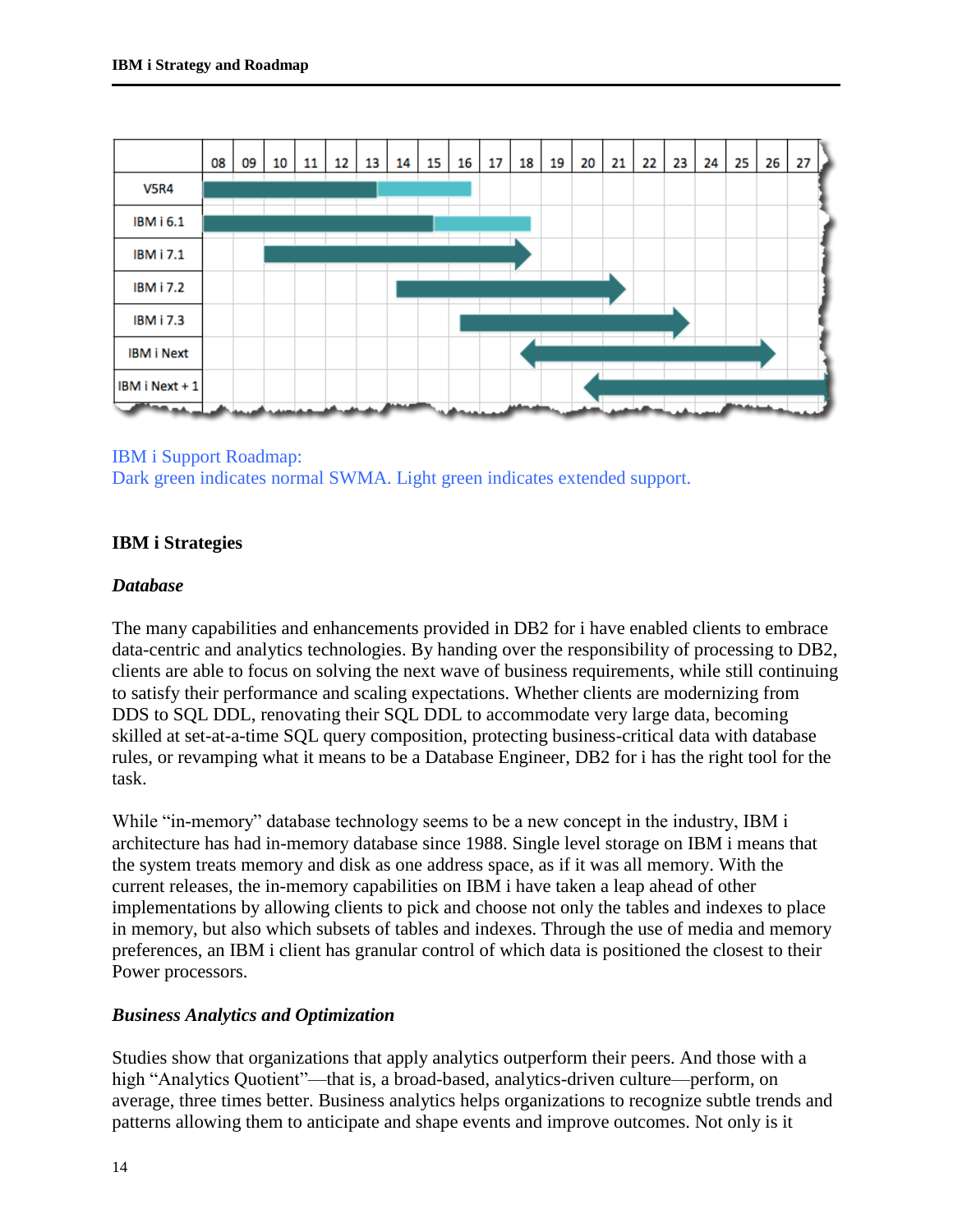possible to drive more top-line growth and control costs, but risks are more easily identified upfront, allowing correction before derailing business plans.

IBM business analytics software enables organizations to apply analytics to decision-making, anytime, anywhere. IBM i clients can better analyze their data to reduce costs and improve service across their business with DB2 Web Query for IBM i. IBM, in cooperation with Information Builders, offers a full suite of query, reporting, OLAP and dashboard technologies to meet a wide variety of business intelligence solutions. With DB2 Web Query, clients have fast access to current data, while avoiding the complications of offloading data to another system.

Clients using the IBM i platform also often implement IBM Cognos® business intelligence and SPSS® predictive analytics solutions, which are deployed on a Linux on Power or AIX partition running on the same Power Systems server with PowerVM. Clients choosing this approach see the best of both worlds. They preserve their investment in IBM i applications and database while incorporating their choice of advanced analytics solution.

#### *Mobile Computing and Mobile Access*

Providing access from mobile devices has become a key consideration for delivering applications. Mobile users demand mobile websites and mobile applications that enable them to securely transact business with a wide variety of enterprises.

IBM i has numerous enabling technologies to assist companies as they embrace mobile computing. Building on top of IBM i integrated security and the ability to easily lock down critical business data, tools such as IBM Rational® HATS and IBM Access for Web allow clients to expand the application user interfaces to mobile phones and tablets.

Extending the breadth of reach of IBM's tools, many experienced vendors provide tools and services to assist companies that are building mobile interfaces to their business applications. Companies such as LANSA, looksoftware division of Fresche Legacy, Profound Logic and others have assisted many clients to extend the value of their business applications by adding support for mobile devices.

#### *Enterprise Modernization*

While many IBM i clients run industry specific applications from ISVs, many clients also develop and maintain their own applications. IBM i offers a broad choice of development languages including RPG, COBOL, C, C++, Java, PHP and other open-source languages. Typically, Java and PHP are used to develop Web actions, whereas RPG and COBOL are used for transaction processing applications. IBM i has an integrated language environment, which makes it simple to mix and match languages to fit application requirements.

IBM provides compilers and a range of development tools and enterprise modernization capabilities for IBM i. Based on the Eclipse standard, Rational Developer for i and Rational Team Concert™ for i maximize developer productivity and application deployment. Additional application development tools for IBM i are available from tool providers such as Arcad, Fresche Legacy (including looksoftware), LANSA, Linoma Software, Profound Logic and many others.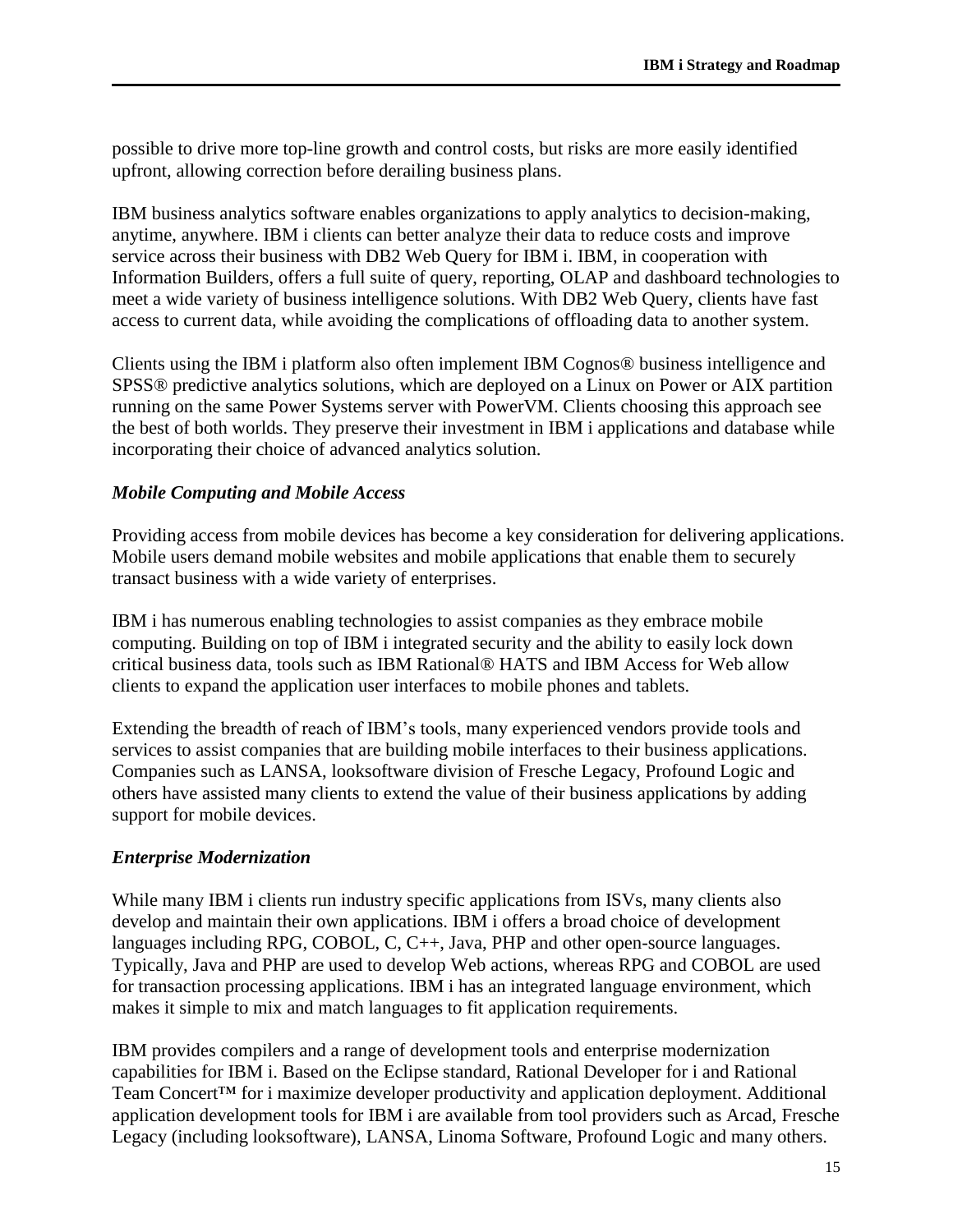Given that many IBM i clients use RPG and COBOL for their core transaction processing applications, IBM is committed to invest in and support these languages on IBM i. IBM Rational introduced RPG Open Access that enables RPG to directly interface with a wide range of new devices and resources. Many IBM i clients are capitalizing on the opportunity to interface directly to mobile devices and they are updating applications to be rendered on devices such as mobile phones and tablets.

With the announcement of RPG IV Free Format capability in IBM i 7.1 TR7, IBM has opened the RPG language to a new generation of developers. The new format allows application developers to learn and use RPG as they would other languages such as Java, PHP, Ruby, etc. RPG in this new format is well positioned as a strategic choice for companies modernizing and extending the business value of their current business solutions.

For clients extending their application portfolio to include Java or the Web, IBM i is tightly integrated with the IBM WebSphere portfolio of products. IBM WebSphere Application Server Express ships as part of IBM i, allowing easy installation, configuration and management of Web application serving. Additionally, the Integrated Application Server, imbedded in IBM i, provides an easy-to-use high performance environment for clients who require support for less complicated web applications.

IBM has also worked with Zend to deliver the popular open-source scripting language PHP for IBM i. The Zend Server PHP product is shipped with IBM i, providing the PHP runtime and a toolkit to provide easy access to IBM i applications and data. With PHP, clients can easily develop Web applications that tie into IBM i DB2 data and applications. The most current release of Zend Server supports PHP applications split between server components and code running on mobile devices.

### *Systems Storage*

Historically, most IBM i clients deployed integrated, or *internal* storage, that was managed and optimized directly by the operating system. The use of high-speed RAID adapters ensured that internal storage provided optimal performance, especially for high volume transaction processing applications. Over time, however, more IBM i clients have adopted SANs, or *external* storage, that is managed both by the operating system and the SAN server. For many years, performance of IBM i applications has been comparable between internal and external storage.

IBM i clients have a variety of storage requirements based on capacity, performance and cost. IBM i supports many storage servers including IBM DS8000, Storwize V7000, Storwize V5000, Storwize V3700, XIV, SVC and DS5000™ storage solutions. Most recently, IBM i now supports the hottest disk storage—Flash: FlashSystem 900 and FlashSystem V9000. Attachment can be through a variety of methods providing the flexibility to match client requirements.

In addition, SSD drives with their ultra-fast I/O performance have enabled many IBM i users significantly to reduce the runtimes of their daily, weekly and monthly batch jobs. IBM i maintains its leadership position in the intelligent management of data on SSDs, placing the most frequently accessed data onto the SSDs and managing a hierarchy of storage options.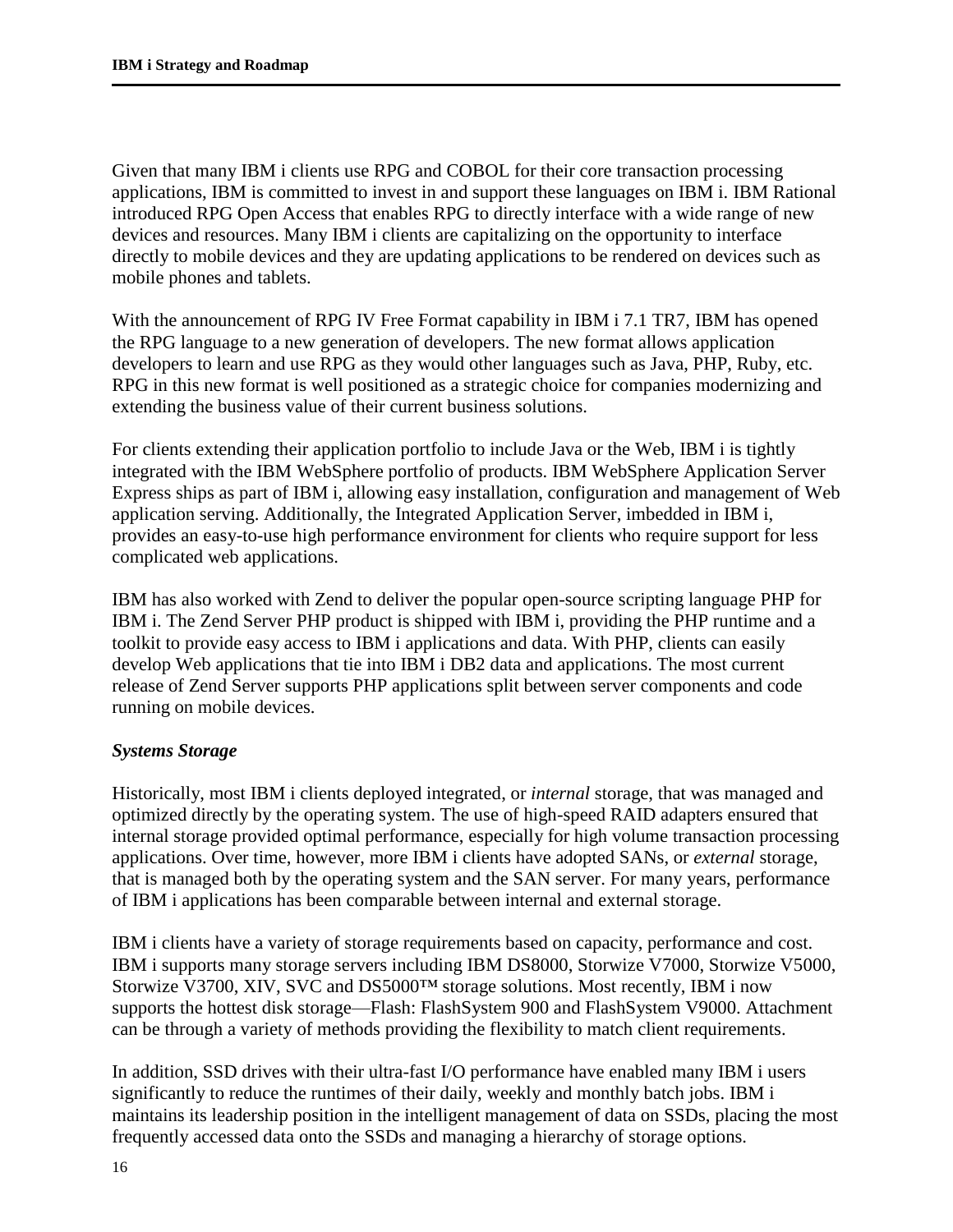IBM continues to make enhancements in hardware and software to support all of these storage options, providing flexibility to meet all of our clients' requirements.

#### *Server Virtualization and Cloud Technologies*

IBM i has a heritage of virtualization technology going back more than 40 years. The operating system design featured subsystems that enabled multiple applications to run separately in a single system image. Originally, subsystems were used to differentiate interactive and batch applications, but over time they have grown to be used for assigning priorities and system resources to a wide variety of processes and services.

In 1999, IBM also introduced the first PowerVM logical partitioning technology, enabling separate virtual machines to run on the same Power Systems server. PowerVM, which ships on more than 90 percent of midrange and high-end Power System servers, provides scalable and secure server virtualization for AIX, IBM i and Linux environments. PowerVM features micropartitioning with up to 20 partitions per core, Live Partition Mobility between servers (available with IBM i 7.1 TR4), dynamic or automatic movement of processor and memory resources, and a wide range of I/O virtualization capabilities. PowerVM and IBM i subsystem virtualization are used extensively by IBM i clients and are a key driver of lower operations costs.

PowerVM virtualization also provides the foundation technologies for implementing cloud computing. The unprecedented interest in and projected IT spend on cloud computing is coming from all types of organizations, businesses and governments who are seeking to transform the way they deliver IT services and improve workload optimization so they can respond to changing business demands. Cloud computing can significantly reduce IT costs and complexities while improving workload optimization and service delivery.

Implementing a private cloud with IBM i can help reduce administrative tasks and improve productivity by enabling you to automate provisioning of resource requests from authorized users. It helps improve compliance and reduce errors by enabling you to standardize deployments and configurations while leveraging approval policies to maintain oversight and the optimal performance of your cloud, while workload metering capabilities support a transition to pay-per-use business models. By deploying an effective cloud computing environment, you enable organizations to reduce IT costs, improve service delivery and enable business innovation.

### *Resiliency and High Availability*

There are two approaches to providing high availability/disaster recovery solutions for IBM i logical replication and hardware clustering. Both solutions replicate data from a production system to a backup system and enable switching (also known as a role swap) between the two systems in the event of an outage on the production system.

IBM PowerHA provides a disk clustering solution for IBM i. PowerHA is an easy-to-manage clustering solution that makes it simple to switch between systems, is easy to maintain and is supported directly by IBM. As more IBM i clients transition to SANs, PowerHA also offers the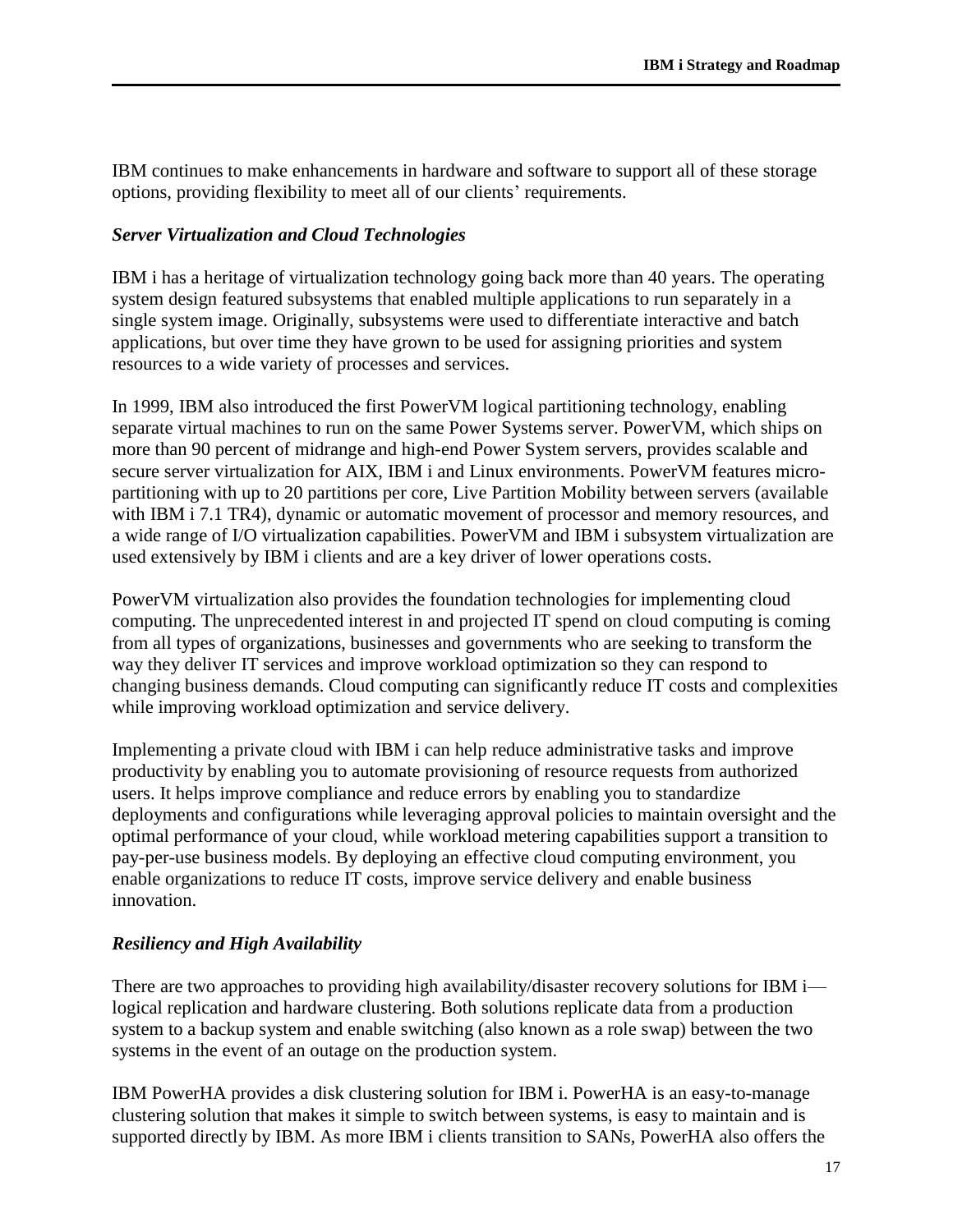advantage of a resiliency solution that is tightly integrated with both the IBM i operating system and IBM System Storage servers and software.

Logical replication solutions are available from ISVs that base their software on the remote journaling capability of the IBM i operating system. These ISVs include Maxava, Rocket Software, Traders and Vision Solutions.

With both disk clustering and logical replication options, IBM i clients continue to have a broad range of choices for their high availability and disaster recovery needs.

### *Social Applications*

Lotus® Domino® was first introduced on the AS/400 in the mid-'90s and hundreds of IBM i enterprises use Domino as their strategic email server and for running collaborative types of applications. Domino 9 is the latest version and now includes IBM Traveler. Many IBM i Domino users are taking advantage of Traveler's ability to provide access to email from phones and tablets.

For many years, IBM Sametime® products have provided integrated real-time social communications for businesses, providing a unified user experience through instant messaging, online meetings, voice, video and data.

#### *Systems Management*

Systems Management is a broad term used when referring to the ability to configure hardware and software, allocate resources, distribute workload, monitor performance, maintain security and access to the system, plan capacity, and execute other tasks that pertain to efficient resource allocation.

The IBM Navigator for i offers an easy-to-use, web-based management solution. In the most current TRs, IBM Navigator has been significantly enhanced to help the system administrator better understand the performance and activity on their system through monitors and analysis views. Integration with the latest version of Access Client Solutions (predecessor product was IBM i Client Access) significantly enhances the features.

There is also a wide range of additional integrated service management tools available from IBM Software, as well as from IBM i focused management tools providers such as Centerfield Technology, Help/Systems and Midrange Performance Group.